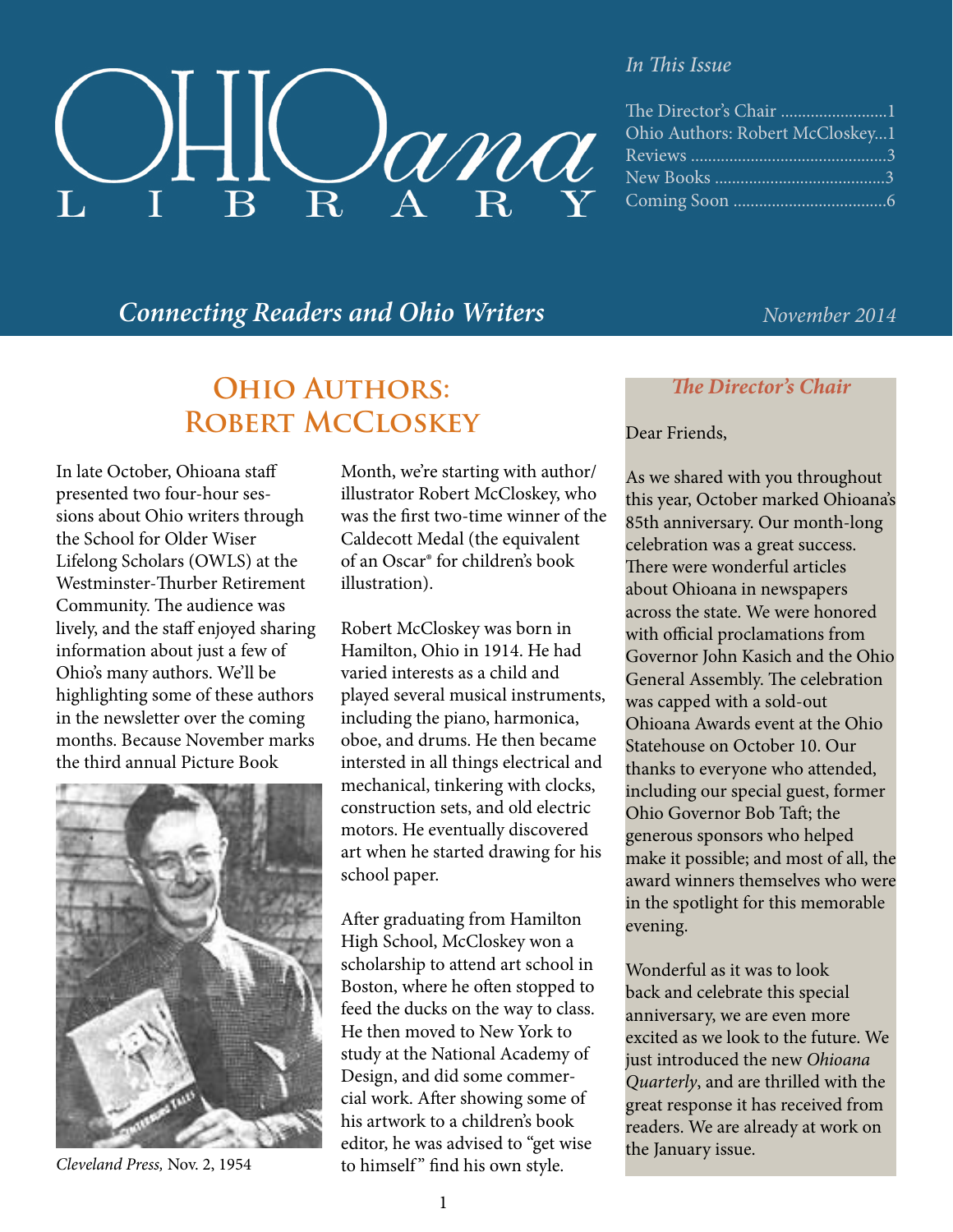

McCloskey presents a copy of *Lentil* to Ohioana's director, Florence Roberts Head, at the Lazarus Book Shop. *The Columbus Citizen,* May 1940

He returned to Ohio for a while, where he drew and sketched, before moving back to Boston and getting a job painting murals.

The result of that time in Ohio was McCloskey's first book, *Lentil*, which was published in 1939. It tells the story of a boy in smalltown Ohio who can't sing, so he learns to play the harmonica. McCloskey's second and probably best-known book, *Make Way for Ducklings*, won the Caldecott Medal in 1942. It was based on the ducks he had observed in the Boston Public Gardens each morning on the way to art school, and on the traffic problems they created as they waddled across the city streets. McCloskey actually purchased ducks so he'd be able to draw them properly. His roommate at the time remembered the experience years later; McCloskey would follow the ducks around the studio with sketchpad in hand, and would put them in the bathtub so he could observe them swimming.

McCloskey served in the Army stateside during WWII, using his artistic skills to create training illustrations. After the war, he moved with his family to an island off the coast of Maine, where he lived for most of his adult life. He continued to write books based on his Ohio childhood (*Homer Price, Centerburg Tales*) and his Maine home (*Blueberries for Sal, One Morning in Maine*). It is said that the author delivered manuscripts to his publisher by rowing a boat to the mainland and its small, rural post office. *Time of Wonder*, his first full-color book, won the Caldecott Medal in 1957.

McCloskey wrote and illustrated only eight books during his lifetime, and illustrated ten more for other authors. He once stated that he was not prolific, but had to "wait until it bubbles out." However, he is considered one of the best children's book illustrators of his time, entertaining generations of readers with his signature blend of adventure, mischief, and humor. He published his last book in 1963, forty years before his death in Deer Isle, Maine at age 88.

We've begun planning the 2015 Ohioana Book Festival, which we are pleased to tell you is moving to a new location-the Sheraton Columbus Hotel at Capitol Square. Mark your calendars now for Saturday, April 25! If you're an Ohio author and would like to be considered for the festival, visit our website at [www.ohioanabookfestival.org](http://www.ohioanabookfestival.org) for details and an application. The deadline to apply is December 31.

We are also planning some new events with authors, and are excited to announce that the first of these will be "An Evening with Karen Harper," an intimate dinner affair at the Bravo! restaurant at Lennox Town Center in Columbus on Thursday, November 20. The award-winning author of more than sixty *New York Times* and *USA Today* best-selling books, Karen will talk about her new *Cold Creek* series: *Shattered Secrets* (released in September), *Forbidden Ground* (just released) and *Broken Bonds* (coming in January). See page 7 for more details. We hope to see you there!

Finally, Thanksgiving is November 27. We at the Ohioana Library have so much to be thankful for, and at the top of the list are the many, many friends from across the state who share our love of books and reading and who make what we do possible.

From all of us at Ohioana, our best wishes to you for a safe and happy Thanksgiving.

David E. Weaver Executive Director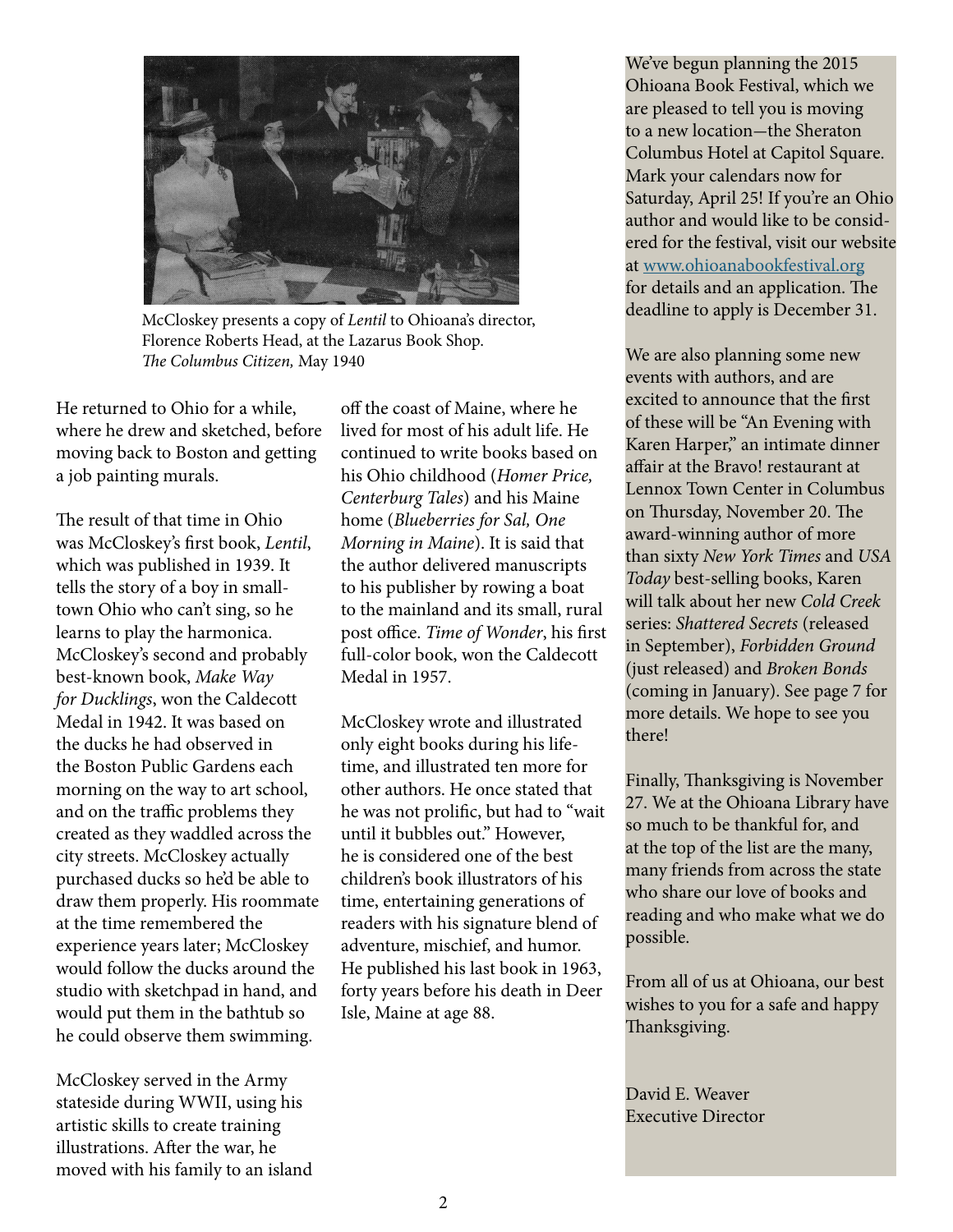# **Reviews**

Woodson, Jacqueline. *Brown Girl Dreaming.* Nancy Paulsen Books (New York, NY) 2014. HC \$16.99.

This eloquent free-verse memoir is a finalist for the National Book Award. In it Jacqueline Woodson reveals what it was like for her growing up as a Black girl in the 1960s and 1970s in an America "caught between Black and White." Born in Columbus, OH, Woodson and her siblings spent much of their childhood in Greenville, South Carolina with their grandparents before moving to Brooklyn to reunite with their mother.

The absorbing poems, full of arresting details and vivid imagery, pull the reader into the heart of Woodson's strong, proud, and loving family. Her choice of events and memories to recount is brilliant, incorporating important historical context, but keeping the focus on the family and on her own evolution from a child who loved stories but found reading difficult to the superb writer she has become.

# **NEW BOOKS**

The following books arrived at the Ohioana Library in September. Look for them at your local library or bookstore!

#### *Nonfiction*

Barbree, Jay. *Neil Armstrong: A Life of Flight.* Thomas Dunne Books (New York, NY) 2014. HC \$27.99. Barbree, the only reporter to cover all 166 U.S. astronaut flights, draws on five decades of friendship as well as interviews and NASA transcripts to tell Neil Armstrong's story from combat in the Korean War through his career at NASA, including his walk on the moon.

DeAloia, Michael. *Lost Grand Hotels of Cleveland.* The History Press (Charleston, SC) 2014. PB \$19.99.

Between the 1880s and 1930s, Cleveland's hotels hosted U.S. presidents, business moguls, and Hollywood royalty. This book provides a narrative and photographic history of seven of those grand hotels-only one of which survives today.

Giffels, David. *The Hard Way on Purpose: Essays and Dispatches from the Rust Belt.* Scribner (New York, NY) 2014. PB \$15.00. David Giffels was born in Akron in the 1960s, just as the golden age of midwestern industry was ending. This collection of essays describes coming of age in the Midwest as well as the people and culture that make the area unique.

Hagedorn, Ann. *The Invisible Soldiers: How America Outsourced Our Security.* Simon & Schuster (New York, NY) 2014. HC \$28.00. Not too long ago, only mercenaries provided military services for hire. During the Iraq War, however, private security contractors eventually exceeded U.S. troops. Private contractors now not only assist the military, but guard embassies, provide police training, and perform intelligence analysis. In this book, former *Wall Street Journal* reporter Hagedorn examines the difficulties of monitoring these companies and the potential risks of U.S. dependence on their services.

Mizejewski, Linda. *Pretty/Funny: Women Comedians and Body Politics.* Univ. of Texas Press (Austin, TX) 2014. HC \$55.00. Women with good comic timing, from Katherine Hepburn to Phyllis Diller, have traditionally been described as either "pretty" or "funny." In this book, Mizejewski focuses on six contemporary women writer-comedians who defied the "pretty v. funny" barrier, and examines the social impact of their success.

Rall, Ted. *After We Kill You, We Will Welcome You Back as Honored Guests: Unembedded in Afghanistan.* Hill and Wang (New York, NY) 2014. HC \$26.00. In 2001, graphic journalist Ted Rall traveled through Afghanistan without embedding himself within a military unit. He returned nine years later, traveling with just a few colleagues and funded by Kickstarter rather than a news organization. This combination of travelogue, cartoons, and photographs paints a graphic picture of how the country has changed-and how it has stayed the same-after years of war.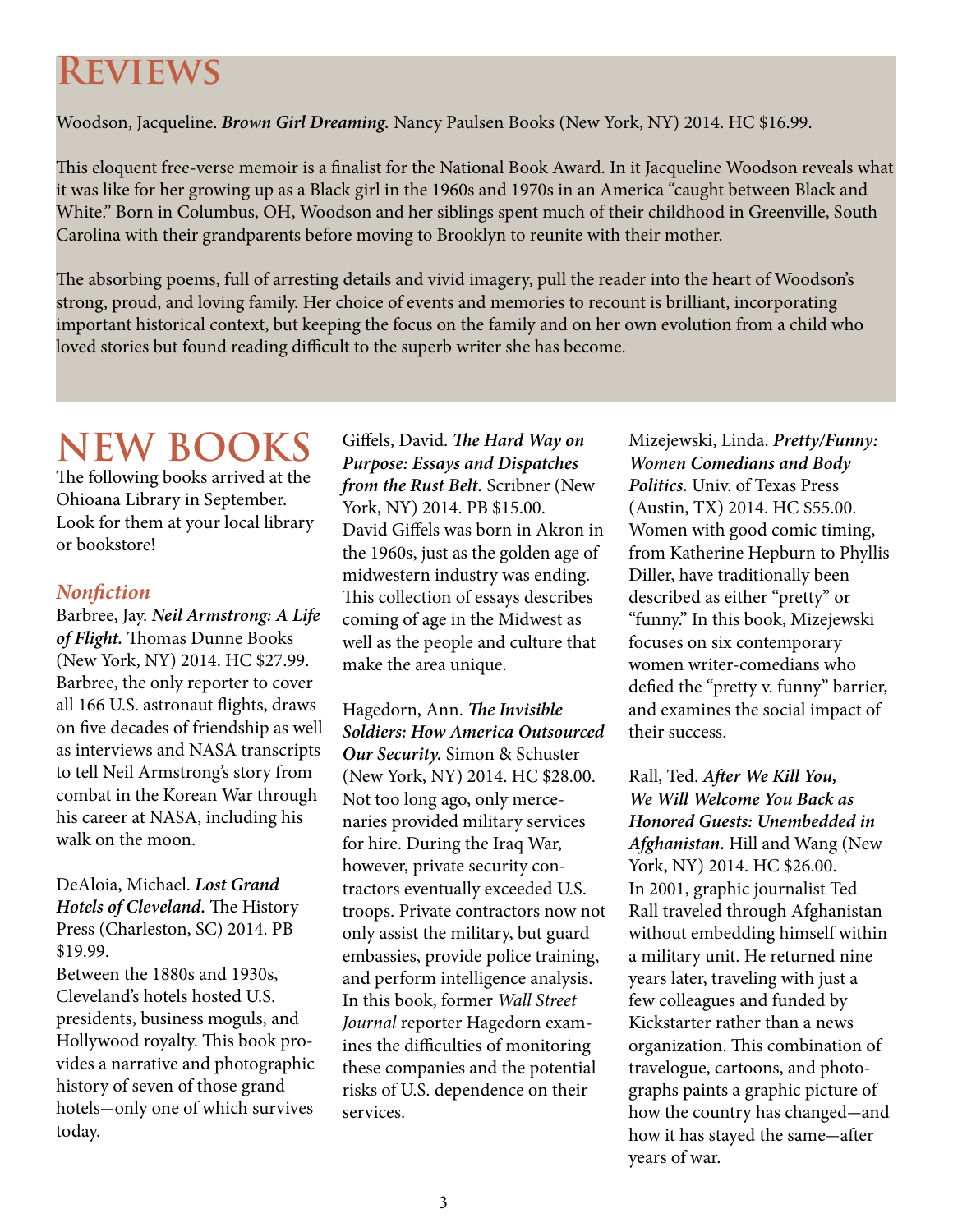Robinson, Debra. *The Dead Are Watching: Ghost Stories from a Reluctant Psychic.* Llewellyn (Woodbury, MN) 2014. PB \$15.99. Although Debra Robinson grew up in a psychic but religious family, she didn't embrace her abilities until adulthood. In this book Robinson, now a professional psychic who works with paranormal investigation groups, recounts several of her most frightening supernatural experiences.

#### *Fiction*

George, Elizabeth. *The Edge of the Water.* Viking (New York, NY) 2014. HC \$18.99. Becca King is secretly living on Whidbey Island, hiding from her criminal stepfather. As her life becomes intertwined with a mysterious seal and an even more mysterious girl, both long-buried secrets and Becca's own paranormal powers are revealed. This follow-up to *The Edge of Nowhere* is the second book in George's Whidbey Island series.

Gray, Shelley. *Secrets of Sloane House: A Chicago World's Fair Mystery.* Zondervan (Grand Rapids, MI) 2014. PB \$15.99. After Rosalind Perry's sister disappears while working as a live-in maid at Sloane House in 1893 Chicago, Rosalind gets a job there to uncover what happened. She finds that Sloane House and its residents hold dark secrets. Although the World's Fair has brought a new kind of crime to the streets of Chicago, Sloane House may be even more dangerous…

Hayes, Sherri. *Crossing the Line.* The Writer's Coffee Shop (Waxahachie, TX) 2014. PB \$17.99. Detective Paul Daniels is a single

dad struggling to raise his daughter, Chloe. When he suddenly finds himself without anyone to watch Chloe while he's at work, Megan Carson volunteers to be his live-in nanny. Although Megan has made some mistakes in the past, it doesn't take long for Chloe-and her father-to work their way into Megan's heart.

Hendrix, Grady. *HorrorstÖr.* Quirk Books (Philadelphia, PA) 2014. PB \$14.95.

Something strange is happening each night at the Orsk furniture store in Cleveland-merchandise is destroyed, but security cameras show nothing. When three Orsk employees volunteer to work an overnight shift to catch the culprit, they encounter something worse than they could have imagined.

Landefeld, Kurt. *Jack's Memoirs: Off the Road.* Bottom Dog Press (Huron, OH) 2014. PB \$19.95. In this fictional autobiography, Landefeld imagines what might have happened if Beat Generation author Jack Kerouac had lived instead of dying in 1969. Looking back on his life at age 80, Kerouac recalls a different kind of journey that still celebrates the richness of American culture.

Lincoln, Deborah. *Agnes Canon's War: A Novel.* Blank Slate Press (St. Louis, MO) 2014. PB \$14.95. Agnes Canon dreamed of traveling west from her Pennsylvania home and finding true independence. Jabez Robinson had already traveled across the country, seeing both beauty and destruction. When the two meet in Missouri on the eve of the Civil War, they try to build a life for themselves while the country crumbles around them.

Matthias, John. *Different Kinds of Music: A Novel.* Shearsman Books (Bristol, UK) 2014. PB \$20.00. This novel focuses on six episodes in the life of archivist and thief Timothy Westmont. Interchapters about music provide additional glimpses into Westmont's life. Like a collection of letters and photographs, the pieces combine to tell the story of a man and a life.

#### Scalzi, John. *Lock In: A Novel of the Near Future.* Tom Doherty Associates (New York, NY) 2014. HC \$24.99.

In the near future, Haden's Syndrome has created the greatest medical crisis in history by leaving its victims "locked in"-fully aware, but unable to move. Although there is no cure for Haden's, new robotics technologies allow victims to work in the real world, and a special virtual reality environment allows them to interact with others, both locked in and not. Finally, a small percent of the population is discovered to be controllable, allowing the locked in to use their bodies. In this environment, FBI agents Chris Shane (a Haden's survivor) and Leslie Vann begin to investigate a murder that turns out to be just the tip of a much larger crime…

Valente, Anne. *By Light We Knew Our Names: Stories.* Dzanc Books (Ann Arbor, MI) 2014. PB \$14.95. This collection of thirteen stories explores boundaries between grief and joy, science and magic, and this world and the next.

#### *Young Adult*

Chima, Cinda Williams. *The Sorcerer Heir: An Heir Chronicles Novel.* Hyperion (New York, NY) 2014. HC \$18.99.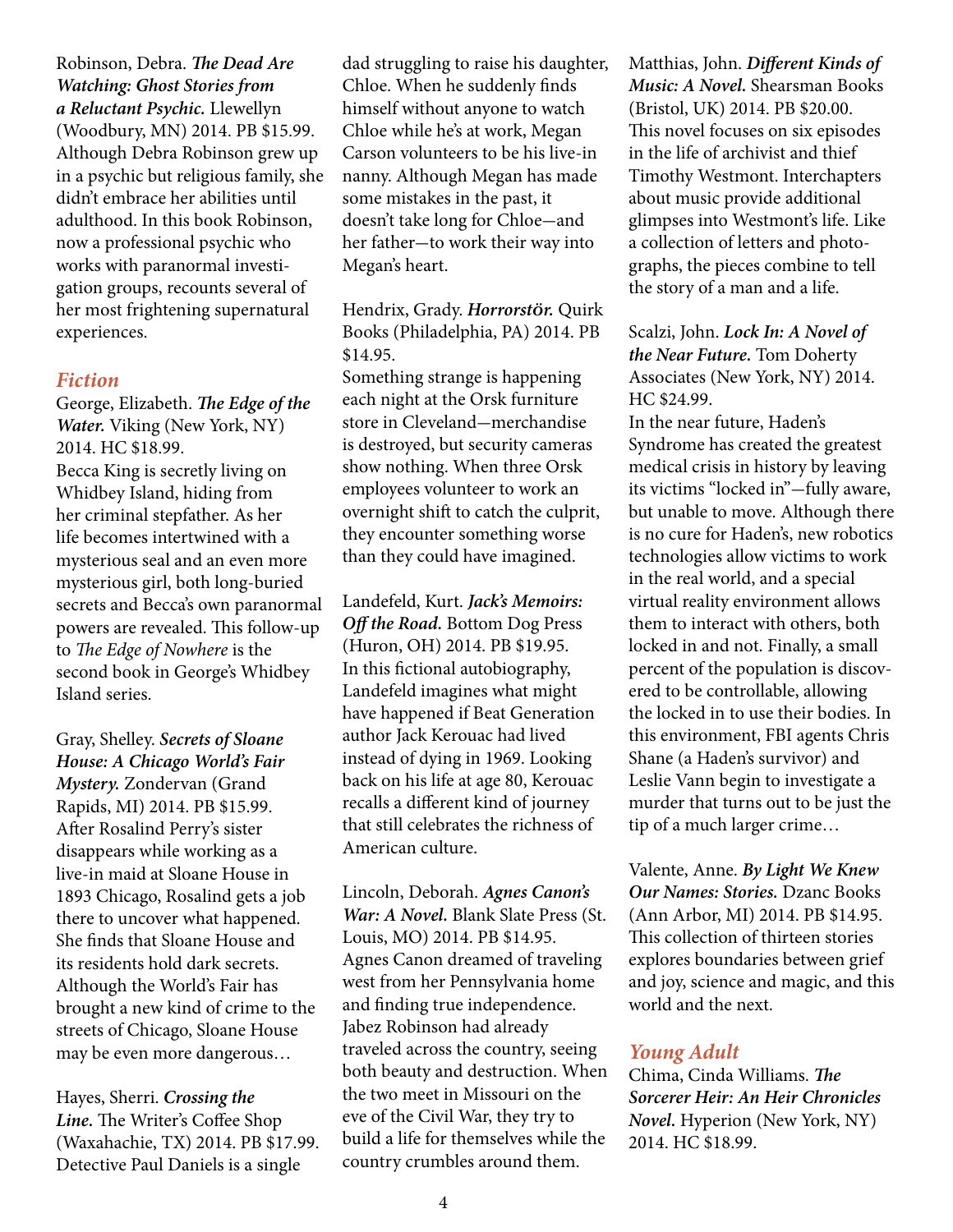In this finale to Chima's *Heir Chronicles,* the peace between the Wizards and the other guilds is threatened by forces inside and out. As Emma and Jonah try to rebuild their trust in each other, they must also try to prove their innocence in a string of murders and uncover a long-buried secret that may hold the key to everything.

Gebhart, Ryan. *There Will Be Bears.*  Candlewick Press (Somerville, MA) 2014. HC \$16.99. Thirteen-year-old Tyson loves spending time with his grandfather Gene. When Gene moves into a care facility to help control his kidney disease, Tyson sneaks off with Gene to go on his first elk hunt, where there will be bears…

#### Leigh, Vicki. *Catch Me When I Fall: Dreamcatcher Book 1.* Curiosity Quills (Reston, VA) 2014. PB \$14.99.

Since his death 200 years ago, Daniel has guarded humans from nightmares and other creatures that feed on fear. When he's assigned to protect Kayla, a sixteen-year-old psychiatric patient, he notices the nightmares have taken an unusual interest in her. When Kayla is attacked, Daniel discovers what makes her so special and vows to protect her at any cost-even if it means giving up his immortality.

McCahan, Erin. *Love and Other Foreign Words.* Dial Books (New York, NY) 2014. HC \$17.99. Josie speaks several languages fluently, including High School, Boyfriends, and Break-Ups. In the face of impending disaster, however, she must examine her feelings for her best friend, her sister, and a special boy, and learn the language of True Love.

Pattou, Edith. *Ghosting.* Skyscape (New York, NY) 2014. HC \$16.99. One summer night, a teenage dare involving alcohol and guns goes tragically wrong. The event and its aftermath are described in free verse from the viewpoint of each of the teens involved, creating a haunting story of guilt and survival.

#### Raasch, Sara. *Snow Like Ashes.* Balzer + Bray (New York, NY) 2014. HC \$17.99.

As an infant, Meira was one of only eight people who escaped when the Kingdom of Winter was conquered. She has spent the past sixteen years in exile, training to be a warrior. When scouts discover the location of a locket that can restore Winter's magic, Meira goes after it herself, and finds a world and a destiny very different from what she expected.

Stine, R. L. *Party Games: A Fear Street Novel.* Thomas Dunne Books (New York, NY) 2014. HC \$17.99. Stine returns to Fear Street for the first time in almost twenty years with the story of Rachel Martin, who jumps at the chance to attend Brendan Fear's exclusive birthday party despite his family's gruesome history. When the guests start dying one by one, Rachel doesn't know who to trust as she struggles to survive the most dangerous party game of all-murder.

#### *Middle Grade & Children's*

Brenning, Juli. *Maggi & Milo.* Dial Books for Young Readers (New York, NY) 2014. HC \$16.99. When Maggi and her best friend Milo (a border collie) go on a frog hunt, it looks like a lost cause until Milo saves the day.

Burke, Zoe. *Charley Harper's What's In the Coral Reef? A Nature Discovery Book.* Pomegranate (Portland, OR) 2014. HC \$14.95. Fifty different reef dwellers from Charley Harper's painting *The Coral Reef* are paired with rhyming text that introduces children to each creature. The complete artwork is shown in a fold-out page at the end of the book, allowing readers to locate their favorite creatures.

de Seve, Randall. Illus. by Loren Long. *Toy Boat.* Penguin Young Readers (New York, NY) 2014. BB \$7.99.

Illustrated by Ohioan Loren Long, this board book edition of the 2007 original describes the adventures of a little boat on a big lake and celebrates the power of friendship.

Gerber, Carole. Illus. by Jeffrey Ebbeler. *The Twelve Days of Christmas in Ohio.* Sterling Children's Books (New York, NY) 2014. HC \$12.95. When Matt's cousin Megan comes for a holiday visit, he gives her a twelve-day tour of Ohio from Cincinnati to Lake Erie and all

points in between. Readers can learn about famous Ohio people and places, presented in the format of the familiar Christmas carol.

#### Houts, Michelle. *Winterfrost.* Candlewick Press (Somerville, MA) 2014. HC \$16.99.

In Denmark, it is a tradition to leave a bowl of rice pudding for the nisse, a tiny creature who watches over families and their livestock. However, when unexpected events cause twelve-year-old Bettina to be left alone with her baby sister Pia for a few days, the rice pudding is forgotten. When baby Pia disappears during a nap, Bettina must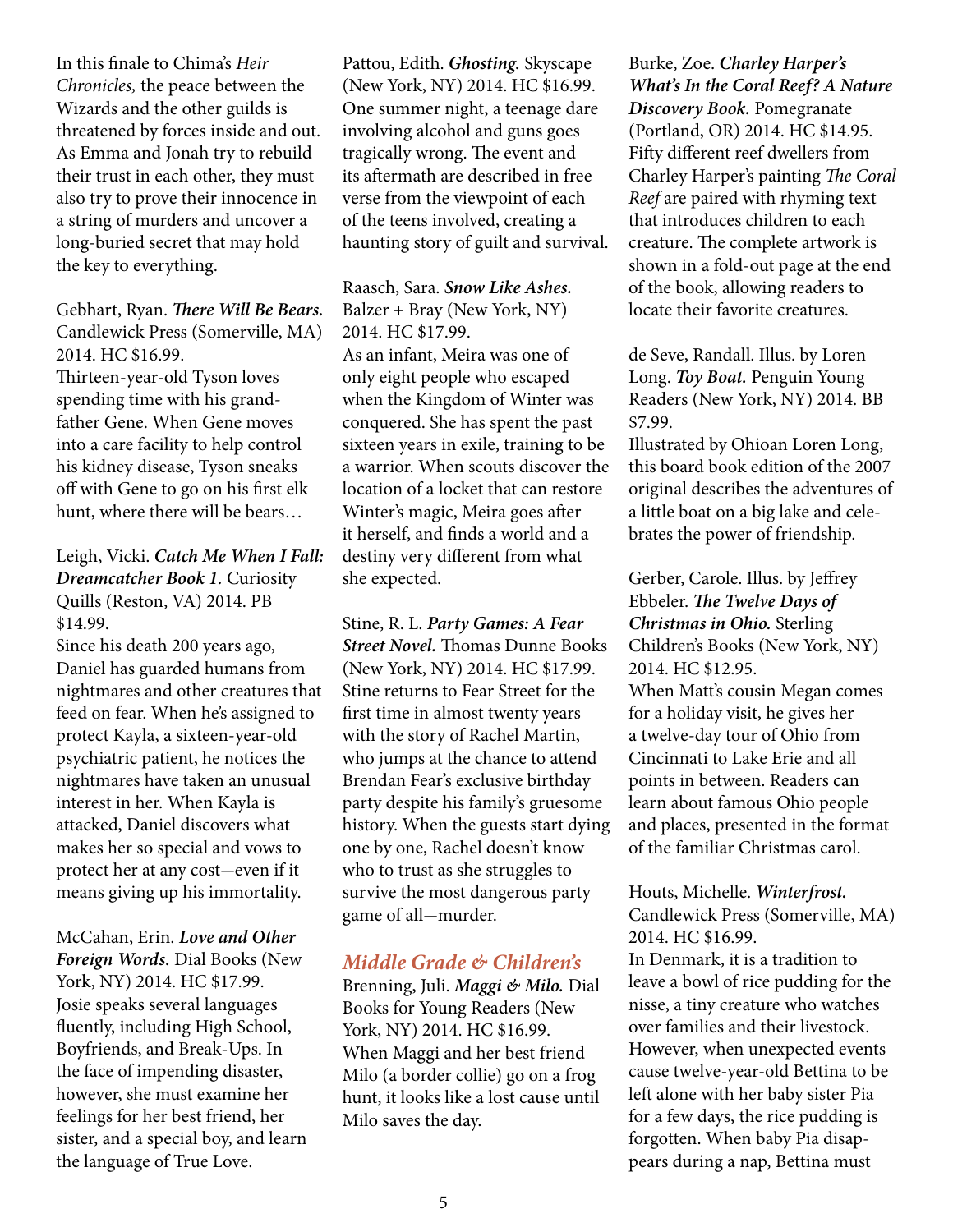enter the magical world of the nisse to make her apologies and retrieve Pia before her parents' return.

Kirk, Daniel. *Ten Thank-You Letters.* Nancy Paulsen Books (New York, NY) 2014. HC \$16.99. Pig is writing a thank-you note to his grandmother when his best friend Rabbit stops by. Rabbit is inspired to write nine thank-you letters of his own, but his interruptions try Pig's patience. Happily, the tenth thank-you letter reminds Pig what friendship is all about.

Kirk, Daniel. *You Are Not My Friend, But I Miss You.* Abrams Books for Young Readers (New York, NY) 2014. HC \$16.95. Monkey and Dog are best friends until Dog grabs Monkey's ball and runs away. After some unsuccessful attempts to befriend a rock and a worm, Monkey decides to be his own best friend-and comes to realize that sharing is a two-way street.

Lewis, J. Patrick. *Voices from the March on Washington.* Wordsong (Honesdale, PA) 2014. HC \$15.95. The 1963 March on Washington is described in verse through the eyes of six fictional characters, each with his or her own reason for attending. Long, Loren. *Otis and the Scarecrow.* Philomel (New York, NY) 2014. HC \$17.99. When a scarecrow appears on the farm, Otis the tractor and the farm animals think they have a new friend. When the scarecrow doesn't respond to them, however, they turn away. One rainy fall day, Otis shows the large impact of a tiny step toward friendship.

Rosen, Michael J. *The Forever Flowers.* Creative Editions (Mankato, MN) 2014. HC \$18.99. Reluctant to let her favorite Forever Flowers go, a young grouse carries them along on her fall migration. When their extra weight causes her to plunge into a cold river, she is rescued by a spaniel and his human companion and becomes part of their home. With the arrival of spring, the grouse must once again make a choice between holding on and letting go.

Scillian, Devin. Illus. by Tim Bowers. *Memoirs of an Elf.* Sleeping Bear Press (Ann Arbor, MI) 2014. HC \$16.99. Spark the Elf keeps Santa on schedule during his Christmas Eve deliveries, until they discover that a family dog has stowed away on the sleigh. Can Spark and Santa get him home by Christmas morning?

Stine, Megan. *Who Was Marie Curie?* Grosset & Dunlap (New York, NY) 2014. PB \$4.99. Part of the *Who Was…?* series, this book documents the life of scientist Marie Curie, the first woman to win a Nobel Prize.

Stine, Megan. *Who Was Ulysses S. Grant?* Grosset & Dunlap (New York, NY) 2014. PB \$4.99. Part of the *Who Was…?* series, this book describes the life and career of Ulysses S. Grant, the commander of Union forces during the Civil War who later became president of the United States.

Woodson, Jacqueline. *Brown Girl Dreaming.* Nancy Paulsen Books (New York, NY) 2014. HC \$16.99. In this collection of free-verse poems, Ohio native Woodson describes what it was like growing up alternately in South Carolina and New York during the 1960s and 1970s. The poems not only describe her feelings of being only "halfway home" in each place, but also share her joy as she discovers writing. (See review on page 3.)

# **Coming Soon**

**Ohioana Book Club** meets November 12, 2014 at the Ohioana Library

The book for November is *Super Boys: The Amazing Adventures of Jerry Siegel and Joe Shuster*-*The Creators of Superman* by 2014 Ohioana Book Award winner Brad Ricca. The club meets in the Ohioana reading room at 10:00 a.m. If you would like to attend, please e-mail us at ohioana@ohioana.org.

**An Evening with Karen Harper** November 20, 2014 at Bravo! Cucina Italiana, Lennox Town Center, Columbus See page 7 for information on how to reserve a seat for dinner and conversation with best-selling author Karen Harper.

**Holiday Hours** Ohioana will be closed Nov. 11 for Veteran's Day and Nov. 27-28 for Thanksgiving.